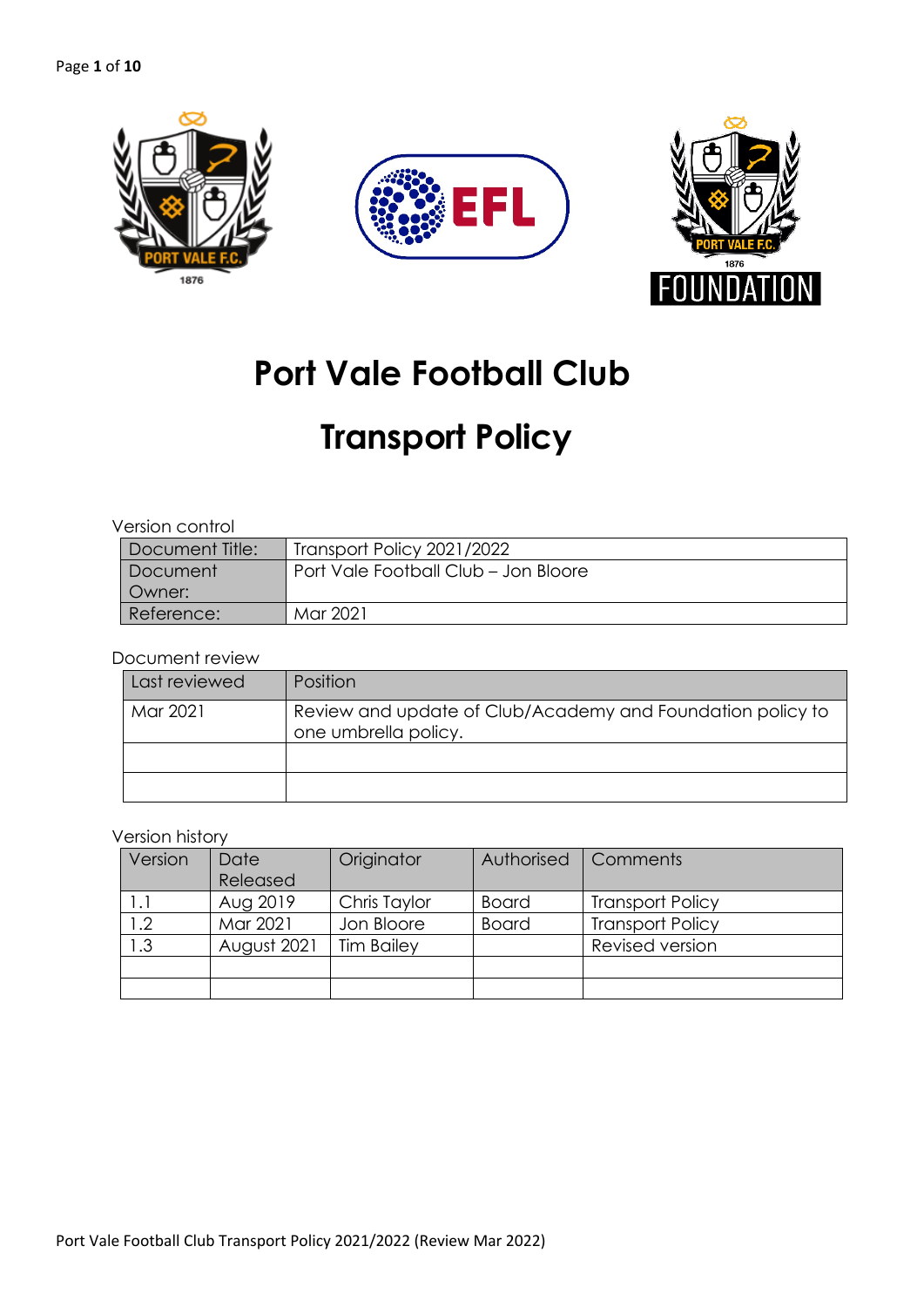# **1. The Purpose and Scope of this Policy statement**

This Policy is for use across the club and is to be observed by all those who have cause to transport and/or arrange the transport of children, young persons, and families as part of its football and educational programmes. The Policy exists to ensure that best practice is promoted and adhered to.

Activities undertaken at the following locations/departments are under the remit of this policy which include:

- Port Vale Football club and the Vale Park Stadium
- Port Vale Foundation Trust
- Port Vale First Team
- Port Vale Academy and youth development
- Port Vale Women
- Port Vale Retail Store

# **2. General information**

All staff involved in transporting players/participants who are Under 18 must understand:

- They must be fit to drive and free from any drugs, alcohol or medicine which is likely to impair judgement and/or ability to drive.
- That the safety and welfare of the child is their responsibility until they are safely passed over to a parent/carer.
- That they record details of the journey in accordance with agreed club procedures.
- That their behaviour is appropriate at all times.
- That there are proper arrangements in place to ensure vehicle, passenger and driver safety. This includes having appropriate driving licence and insurance (for the type of vehicle being driven, business use if appropriate, any other intended use, this may need to include transporting apprentice professional football players).
- That they must report any unexpected journey and the reasons for it to the Academy Manager. Inform parents/carers, if possible, before beginning any unexpected journey and if not at the earliest opportunity.
- That any impromptu or emergency arrangements of lifts are recorded and can be justified if questioned.
- That they may transport apprentices/players U18 in emergency situations or where not to give a lift may place a child (U18) at risk.
- The importance of calling an ambulance to deal with serious medical emergencies.
- That they must adhere to all legal requirements whilst driving and transporting players U18.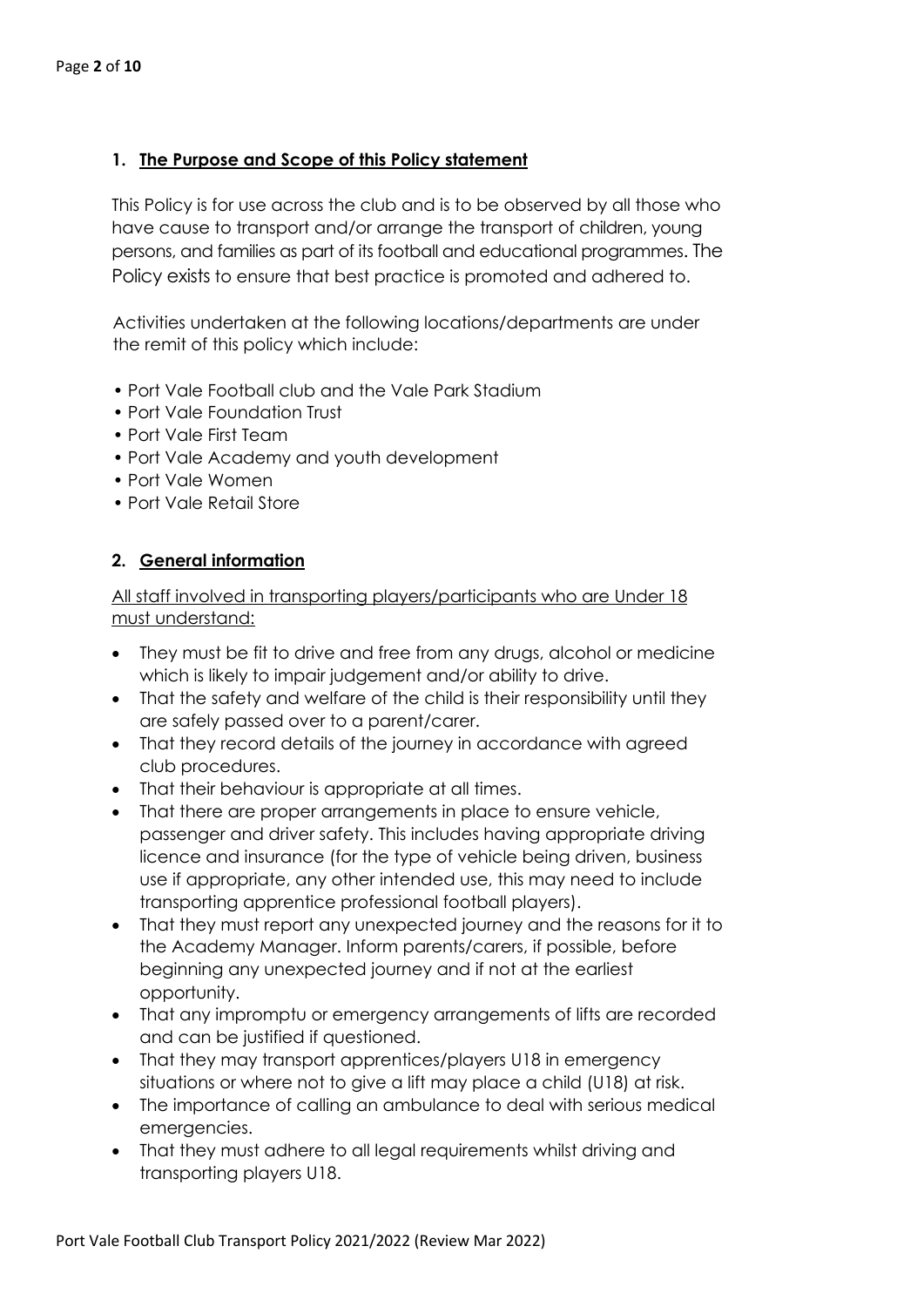- Staff understand that they must take regular breaks when driving and should be aware of the dangers associated with tiredness when driving.
- That drivers must also be responsible for the laws relating to the use of mobile phones whilst driving. In the event of an accident mobile phone records may be examined to ascertain whether the driver was engaged on a call at the time of the accident.

### Staff/Volunteers Must Not:

• Offer lifts to apprentices/players U18 outside of normal working hours/duty unless this has been agreed with the Academy Manager and parents or carers have consented.

### Apprentices/players Under 18 understand that they should:

- Observe any club code of conduct.
- Check travel arrangements and take responsibility for confirming travel times.
- Always wear a seatbelt during travel.
- Understand their personal responsibilities. Be aware of personal safety and do not participate in any high-risk behaviour.

### Apprentices/players Under 18 understand that they should not:

- Do anything which may distract the driver or disturb their concentration.
- Accept lifts from staff/volunteers outside of normal working hours, unless this has been agreed by the Academy Manager and their parents or carers know about the arrangements and have consented.

#### Escorts/chaperones understand that they should:

- Be aware of all arrangements for the duration of the journey including any stops.
- Keep a record/register of apprentices/players U18 being transported.
- Support the driver to ensure seat belts are worn by all.
- Take responsibility for any communications during the journey to ensure drivers are not responsible for mobile phone calls.
- Check the reaister and complete head counts at the start of each journey, during any breaks and at the end of the journey.
- Make the driver aware of any private transport arrangements made by apprentices/players U18 (such are travelling home with parents/carers)
- Re-enforce the code of conduct with apprentices and ensure that their behaviour during the journey is appropriate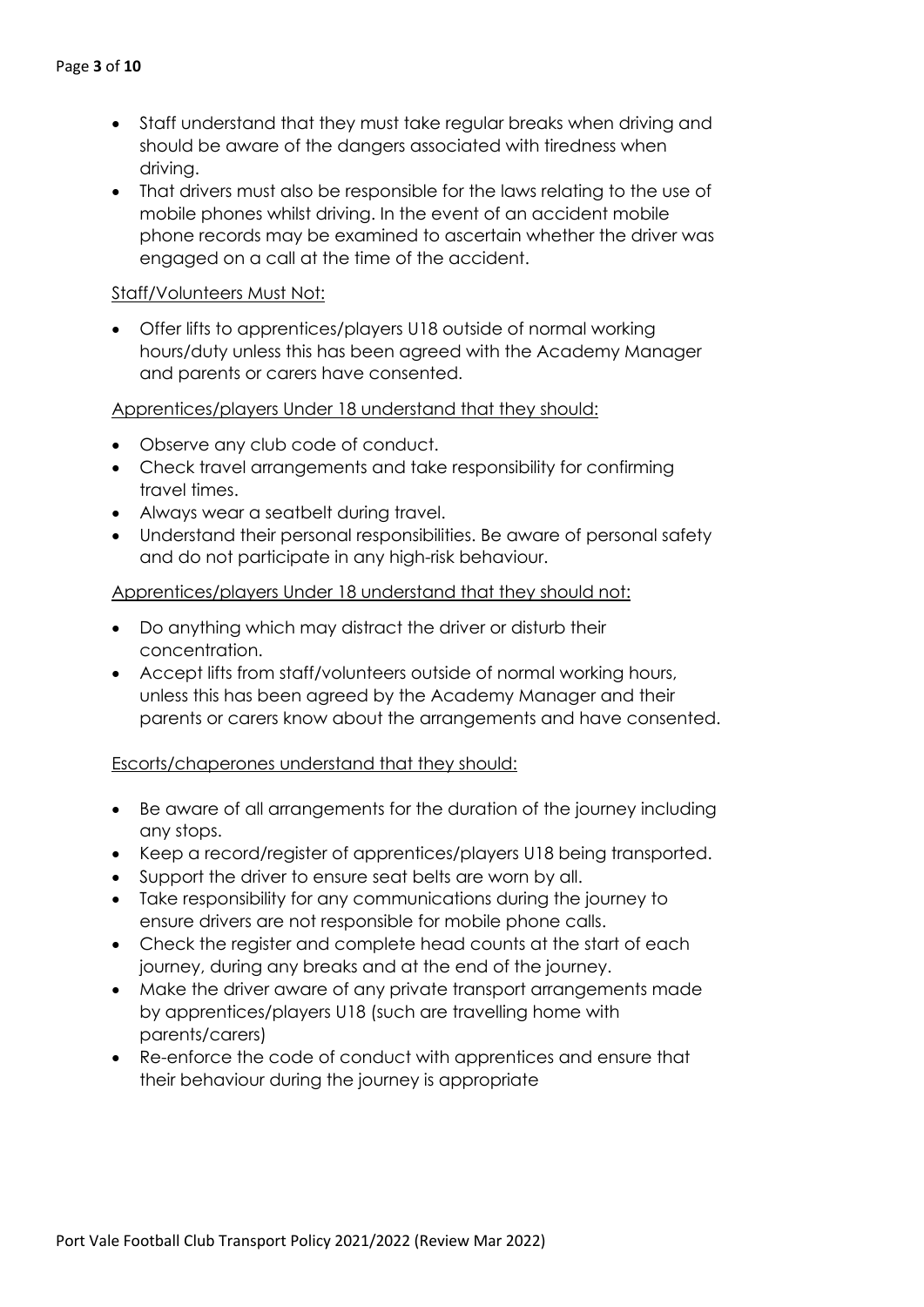# **3. Port Vale Academy and Youth Development**

#### *Under 9's to Under 16's Transport Plan*

The Academy will provide transport to away fixtures to any player in U9's – U16's who requests transport assistance. The main form of transport will be via the Port Vale Football Club mini buses.

A designated time will be arranged accordingly at the agreed collection point which will always be on the car park by the main reception of the Football Club, this is accessed by entrance road D,

Address of the club:

Port Vale Football Club,

Hamill Road, Burslem,

Stoke -on - Trent,

ST6 1AW (Entrance D)

### Booking a place/ drop off and Collection*:*

Parents /Guardians/Carers who wish to use this transport facility will be responsible for sending an email to the Academy Head of operations and Administration to book a seat on the minibus for that weekend.

This must be done before noon on the Friday before the fixture. (The Head of Admin & ops will give a list of all players who are booked onto the bus to the driver on the Friday before the fixture.) Anyone submitting a request after this time may be disappointed and the request rejected.

Parents /Guardians/Carers are responsible for dropping their son off and collecting him at the agreed time. Coaches will wait with the boys until parents/carers arrive (This policy is also to be used in conjunction with Late collections of children policy).

#### Transfer of the team

Two coaches will be present on each transport when making the journey to ensure the safety of all passengers and to adhere to good safeguarding practice. The travel arrangements will be planned in advance and will usually be arranged at the training session prior to the fixture by the coaches.

The two minibuses can transport up to 30 players at any one time meaning we will arrive at away destinations in good time. All passengers must remain seated for the entire journey and are reminded at all times to be wearing a seat belt by the driver/signs in the bus. This service is available to any player (including trialist's). All journeys are logged in the vehicle register and any defects on the bus (lights not working etc.) are attended to before the vehicle goes out.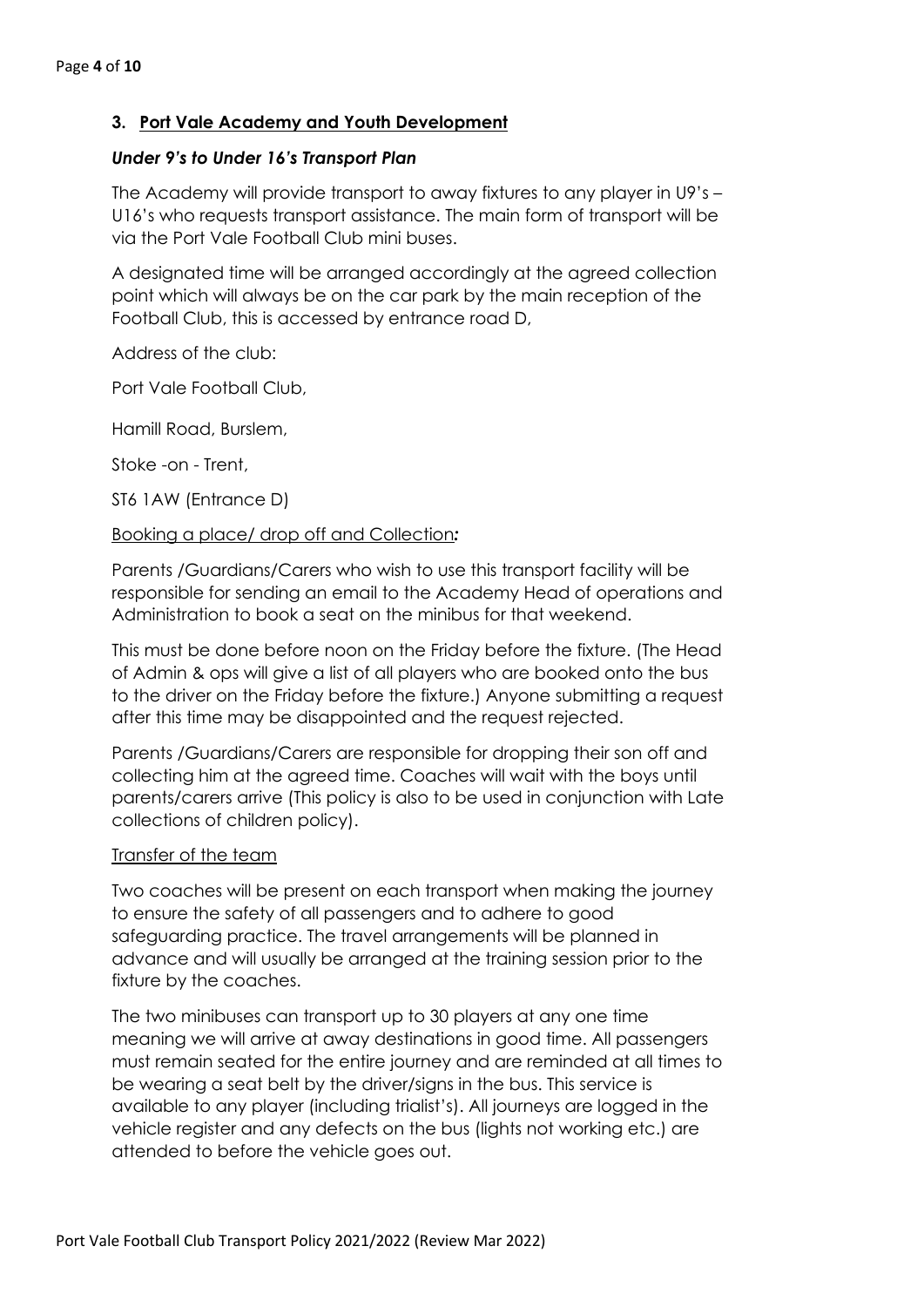# *Under 16's to Under 18's Transport Plan*

### General Policy

It is Club Policy that throughout these age groups all the players will travel to games on the mini buses provided unless otherwise authorised. There may also be occasions when training is offsite players or when players/apprentices attend college we will again use official club transport. Port Vale Football Club will ensure that the vehicles used to transport staff and players will be fit for purpose and safe to use on the road. Any accompanying staff/driver will also be subject to a current DBS check.

### Players/Apprentices passing their Driving Test

Many apprentices/players will pass their driving test at some point during their apprenticeship programme. Most will then be keen to drive and may have access to either their parents' cars or decide to purchase a car for themselves.

There are increased risks associated with young drivers and a wealth of statistics and resources are available at:

### http://www.rospa.com/roadsafety/youngdriversatwork/

This site provides information and Activity Guides for young drivers. Although primarily aimed at young people driving company vehicles it still provides prompts and information which clubs and apprentices may find interesting for educating young drivers.

# The New Driver:

Many newly qualified drivers lack experience on the road and need to continue to develop their skills. The statistics suggest that as many as one new driver in five has some kind of collision in their first year of driving. The 'Safety Code for New Drivers' can be found at-

### http://www.direct.gov.uk/en/TravelAndTransport/Highwaycode/DG\_0698 73

The site provides advice to help new drivers through the first twelve months after passing the driving test.

New drivers may consider taking further training such as 'Pass Plus', which may also save them money on insurance premiums, as well as helping to reduce the risk of being involved in a collision. The "Pass Plus" scheme is designed by the Driving Standards Agency and its aim is to help new drivers to become better drivers.

#### Players/Apprentices and their parents understand that:

• If using their own vehicle during the working day travelling to and from training, college or the ground apprentices may need 'business use' on their insurance. They should also inform their insurers of their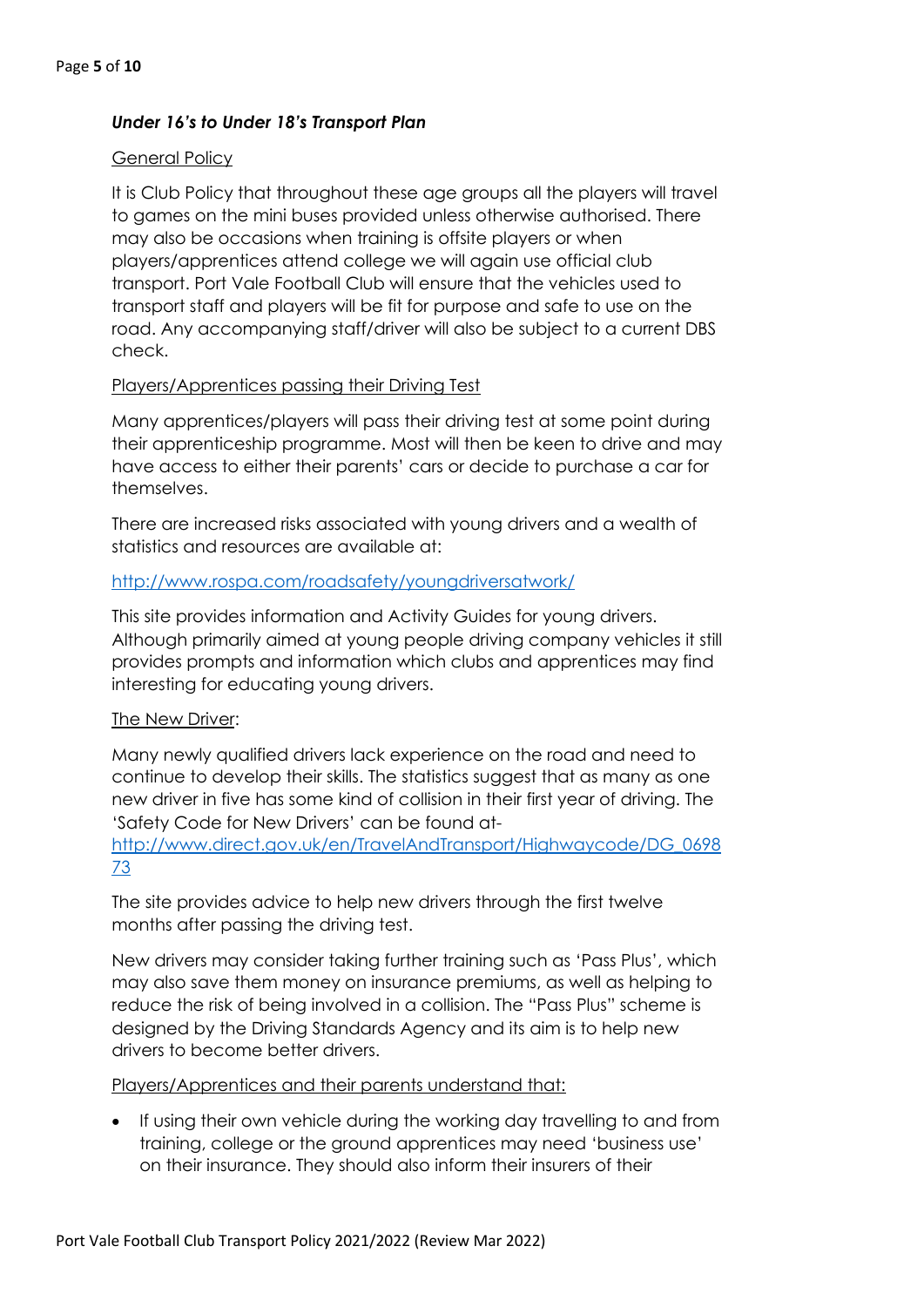profession to ensure that any other intended use is included on their vehicle insurance.

• They may make private arrangements for carrying passengers as they would in the course of the normal leisure activities, however: -Apprentices and parents should seek additional advice from their vehicle insurers to ensure they have appropriate insurance cover to meet their personal circumstances including the intended use if they choose to provide lifts for other football apprentices.

*Note: Port Vale Football Club will not ask apprentices/players to provide transport for peers or staff during their working hours and should they choose to do so it will be their responsibility. Any player or apprentice who chooses to be transported or offered a lift by a fellow player or apprentice takes full responsibility in the event of any issues arising.* 

General information for Apprentices who become New drivers:

- Avoid driving between midnight and 6 am unless it's really necessary. Many of the worst collisions happen at night.
- If driving with passengers, the driver is responsible for their safety. Don't get distracted or be encouraged to take risks. Drivers should concentrate in order to get to their destination safely. Do not allow more passengers than your vehicle is suited for (check the number of seat belts).
- Make sure everyone in the car is wearing a seat belt throughout the journey.
- Adhere to the legal requirements in respect of the use of mobile phones.
- Never show off or try to compete with other drivers, particularly if they are driving badly.
- Don't drive if they have consumed any alcohol or taken drugs. Even over-the-counter medicines can affect the ability to drive safely - read the label to see if they may affect driving.
- Keep the speed down many serious collisions happen because the driver loses control, particularly on bends.
- Take regular breaks on long journeys and be aware of the dangers associated with tiredness when driving.
- Most new drivers have no experience of driving high-powered or sporty cars, unless they have learnt to drive in such a vehicle. Encourage them to get plenty of experience driving on their own before driving a more powerful car.
- Driving while uninsured is an offence.
- Understand That there are a number of types of insurance cover available. Apprentices and their parent(s)/legal guardian(s) should be advised to seek guidance from their own motor insurance provider to ensure they have the correct cover to meet their child's driving needs. Consideration should be given to 'business use cover, and also to specific cover for their role in professional football. If the apprentice is driving during working hours as part of their apprenticeship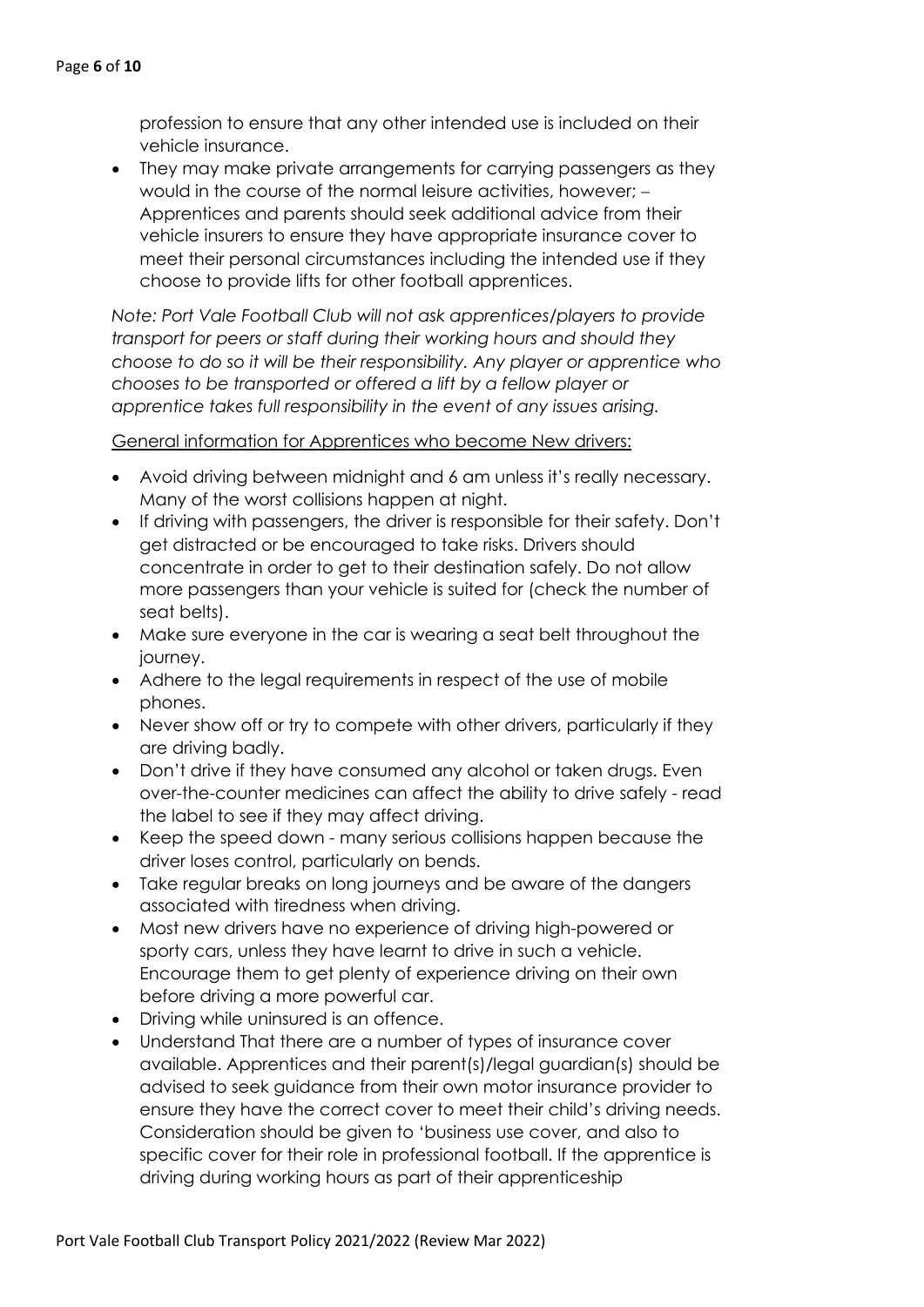programme, thought should be given to their role in transporting 'trainee footballers'.

*Note: that under the New Drivers Act a licence can be revoked if a driver receives six penalty points on their licence within two years of passing their first driving test. They would then need to pass both the theory and practical tests again to get back a full licence.*

*It is also important to be honest and truthful about the use of any vehicle*  and also the current profession of the driver to ensure that the right level *of cover is obtained. Failure to provide the correct information or using a vehicle that is not roadworthy will make any insurance obtained invalid.*

# **4. COVID19 guidelines for Club Transport**

The effect of the Covid19 pandemic and the lockdown restrictions has had a major effect on sporting activities across the United Kingdom. Elite sport and the Elite sporting pathway have seen exemptions to any restrictions on travel to and from a venue to participate in Elite sport. This exemption includes an appropriate adult where necessary accompanying an elite sportsperson.

During any lockdown period the offer of transport will be suspended for the Under 9's to Under16's to ensure safety and to prevent the spread of the virus. This decision is in line with the suspension of activities in these age groups. As restrictions lift the transport facility will be reinstated but will be subject to strict social distancing and the requirement of ALL users to wear a face covering that covers both their nose and mouth. Anyone who fails or refuses to do so will not be allowed to travel in the interests of everyone else on the transport.

Club Transport for the Elite sporting pathway of the Under 16's to the Under 18's has continued throughout any lockdown period in order that participation in elite sport can be maintained.

Within the guidance on travel during the COVID19 Pandemic all users of Port Vale Football Club transport will be required to:

- Whilst using Club transport ALL users wear a face covering that covers both their nose and mouth and sit socially distant whilst in the vehicle, also using available hand sanitisers.
- Users of the Club transport in the Under 16's to Under18's age groups should also provide negative Lateral Flow tests in the Bi-weekly testing regime.
- If using private transport to travel alone or within their own family bubble as defined by the Government website.
- If using public transport to adhere to social distancing and face covering guidance issued by the provider and in line with the Government direction.
- During lockdown periods and at the club's discretion we will transfer players/apprentices who travel into the area by train from the train station to the ground or accommodation.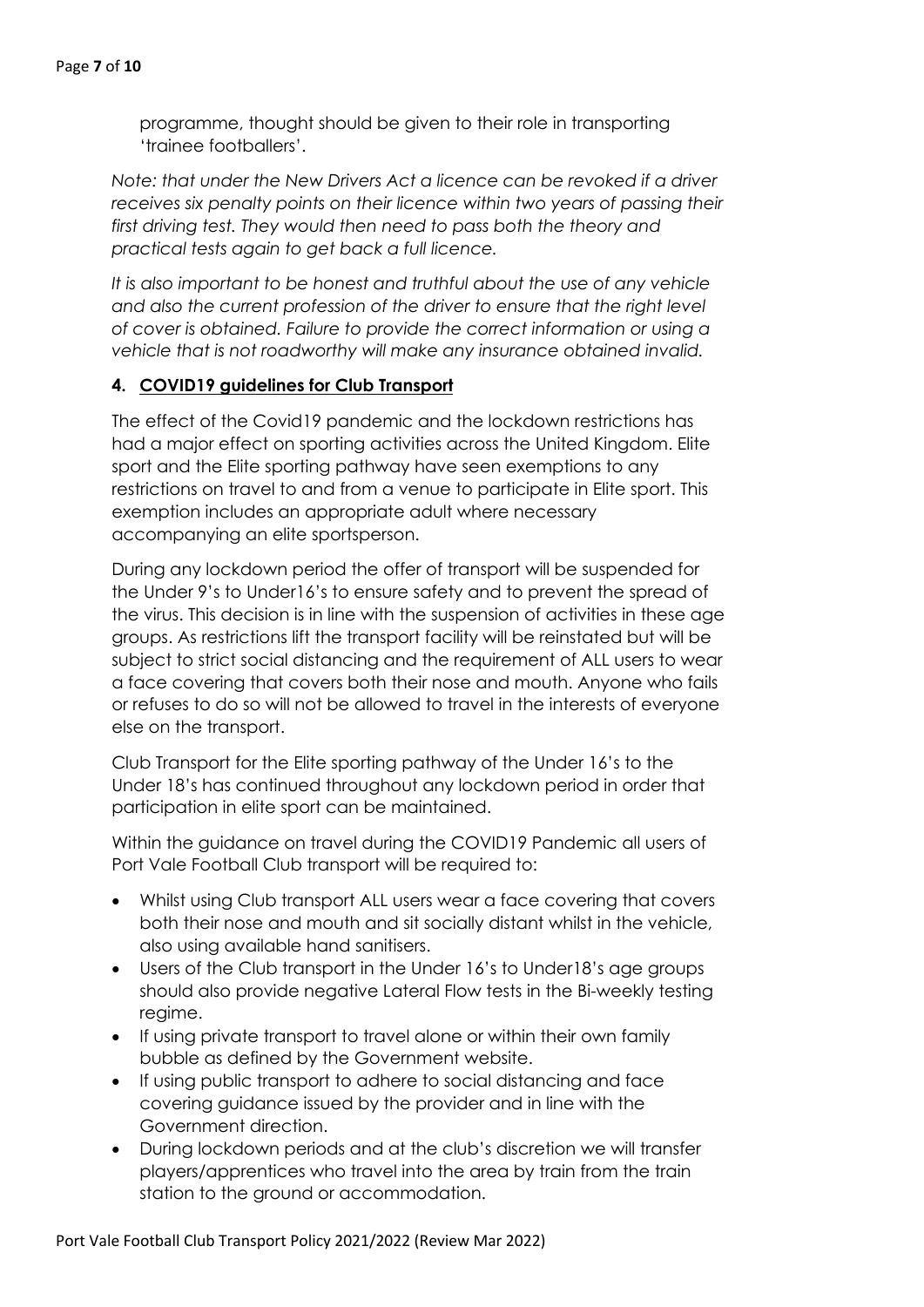# **5. Hiring In a Coach or Minibus**

To provide transport for any activities or programmes associated or arranged by the club, there may be occasions where it is necessary to hire in or contract an external minibus or coach company. When selecting a coach or travel company to transport apprentices or any children at the club then the club should seek confirmation of the following.

## Standards for Minibus or Coach Hire:

- Ensure that the company is a reputable transport provider.
- Ensure that any contracts made with the provider outline the club's commitment to safeguarding.
- The Club may wish to take up references from other customers to establish the credentials and reliability of the company.
- Request the company to provide confirmation that they have:
	- o Appropriate public liability insurance.
	- o Qualified experienced drivers with the correct driving licence for the size and category of vehicle being driven.
	- o That any drivers have DBS clearance, if appropriate, for their role with children.
- Request the company provide information on any vehicles which will be used, that they are:
	- o Appropriately insured, roadworthy and are regularly maintained.
	- o Fitted with working seat-belts appropriate to the size and type of vehicle and passengers to be carried.
	- o Use only age-appropriate videos during travel (if video access is available).

# **6. Collisions or Breakdown**

In the event of a breakdown or collision follow the procedure as below:

1. Pull over onto the hard shoulder or the side of the road if possible and operate the hazard warning lights.

2. It is recommended that driver and passengers do not stay in a brokendown vehicle on a motorway. But wait safely on the embankment away from the vehicle unless there are circumstances where passengers may be at greater danger outside of the vehicle. Where passengers are injured, they should not be moved unless they are in immediate danger of further injury by other vehicles, fire or explosion.

3. If on a motorway use the nearest emergency telephone as this links directly to police control and is automatically coded so that the driver's exact location is identified by the emergency services. On other roads use mobile telephone to summon assistance.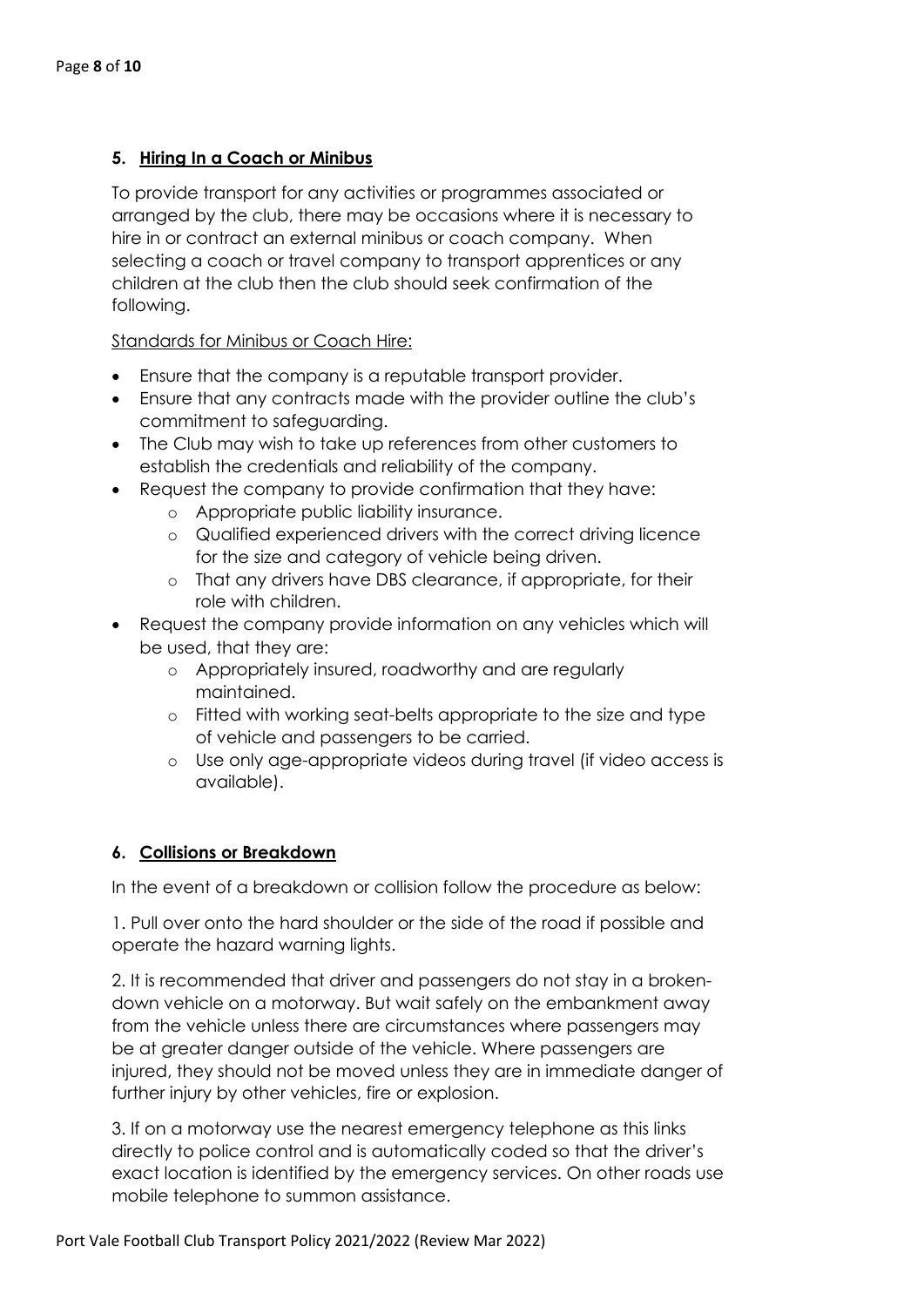4. Set up the 'hazard warning' triangle if safe to do so according to the Highway Code recommendations of 150 metres on a motorway and 50 metres on other roads.

5. Return to the group and wait with your passengers. Do not allow passengers to assist with repairing or re-starting the vehicle and never allow them to push the vehicle.

6. Telephone the appropriate Academy/Foundation or Club representative in order to provide information about your situation.

7. In the event of an accident and persons are injured this must be reported to the emergency services.

8. In the event of any collision obtain full details. This includes the names of injured persons and witnesses. If safe to do so take images of the vehicles involved, road conditions and any other impacting factors. If the accident is 'damage only' and no one is injured the driver should ensure that the vehicle is roadworthy before continuing the journey. Do not offer verbal admission of liability or sign any written liability. Details of ALL collisions and incidents with any images must be reported to the appropriate Academy/Foundation or Club Representative as soon as possible so that details may be forwarded to the Insurers.

## 7. **Useful Contacts and Sources**

Further advice and guidance on transport and personal safety may be found at the following sites:

GOV.UK Driving a Minibus https://www.gov.uk/driving-a-minibus

HOME OFFICE Reducing and preventing crime and ensuring people feel safe in their homes and communities. http://www.homeoffice.gov.uk/crime/

LEGAL ADVICE General legal advice, including motoring offences http://www.motorlawyers.co.uk/

ROAD SAFETY Coaches seat belts - advice www.parliament.uk/briefing-papers/SN00542.pdf